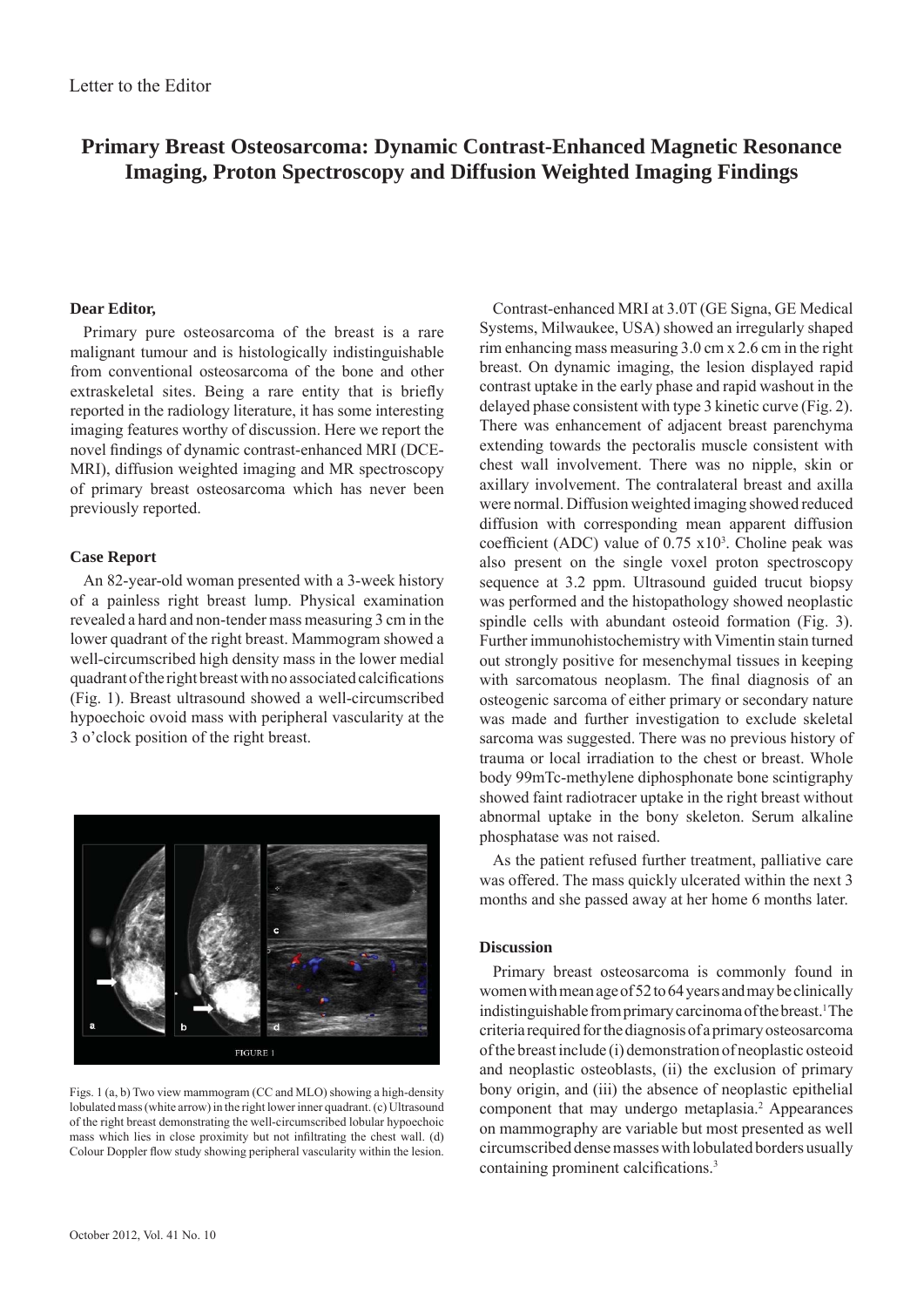

Figs. 2. Axial post contrast-enhanced MRI (a) showing a lobulated heterogeneously enhancing lesion (white arrow) in the right breast which showed delayed rim enhancement (c). (b) Dynamic imaging analysis demonstrated rapid early contrast uptake with delayed washout (type 3 kinetic curve). (d) There was a choline peak detected 3.2 to 3.3 ppm on MR proton spectroscopy (yellow arrow). (e) The mass showed restriction in diffusion on DWI /ADC map ( $b = 1000$ ) with a mean ADC value of  $0.75 \times 10^{-3}$  mm<sup>2</sup>/s.



Figs. 3. Histopathology with H&E stain in (a) low power field  $(10x)$ , and  $(b)$  high power field  $(20x)$  showing malignant osteoid (yellow arrow) and sarcomatous cells. (c) Epithelial Membrane Antigen stain (EMA stain) was negative for neoplastic features of ductal epithelial tumours. (d) VIMENTIN stain was positive consistent with sarcoma.

Skeletal scintigraphy with administration of Tc-99m methylene diphosphonate (MDP) may show intense concentration of activity in the primary osteosarcoma breast tumour.4 In contrast, the tumour in our patient demonstrated faint radiotracer intensity while no abnormal soft tissue uptake was observed in their case by Dragoumis et al.<sup>5</sup> We postulate that the composition of predominant cell subtypes, either chondroblastic, osteoblastic or osteoclastic within the tumour determine the appearance on scintigraphy.

The mammographic and sonographic features of the breast mass in our patient were suspicious for malignancy. However, when the histopathology was confirmed to be osteosarcoma, the possibility of breast metastases from a skeletal sarcoma had to be excluded. On skeletal scintigraphy, the isolated radiotracer uptake in the right breast with absence of skeletal uptake supported the diagnosis of primary breast osteosarcoma.

There is a suggestion that primary breast osteosarcoma